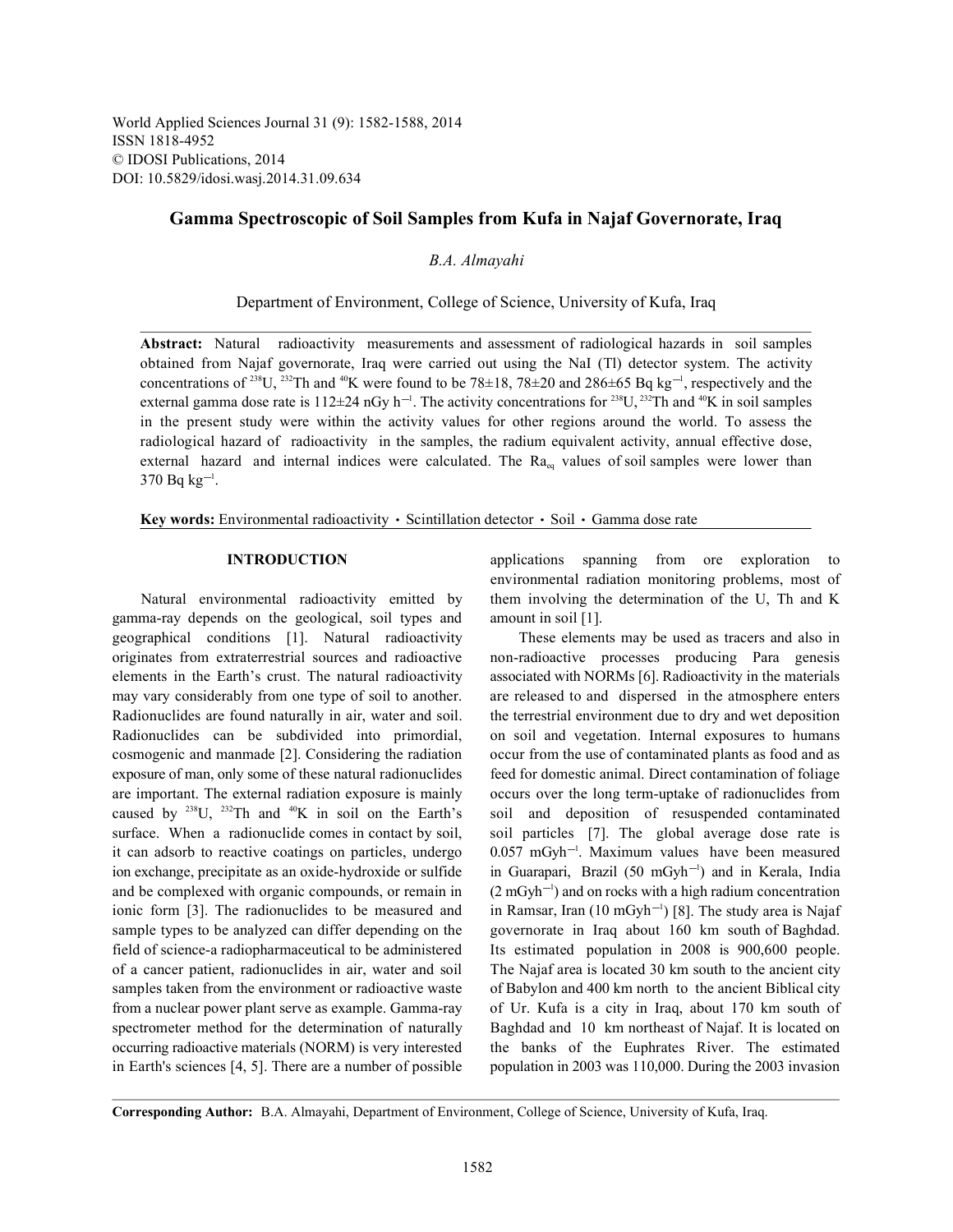of Iraq, Najaf was a key target of the invading United **MATERIALS AND METHODS** States forces. The city was encircled during heavy fighting on March 26, 2003 and was captured on April 3, Five soil samples were collected from different areas 2003 by 1<sup>st</sup>, 2<sup>nd</sup>, 3<sup>rd</sup> Battalions, 327<sup>th</sup> Infantry Regiment, in Kufa in Najaf governorate on May-Jun 2009 as shown units of the  $101<sup>st</sup>$  Airborne Division. Battle of Najaf in 2003 in Fig. 1. was fierce battle with USA army, where U.S. airborne and The samples were dried and pulverized. Each sample armored units with British air support fought an intense was then weighed and sealed in Marinelli beaker. battle with Iraqi Regulars, Republican Guard units and The gamma spectroscopy system was used for the paramilitary forces. AH-64 Apache helicopter gunships quantitative and qualitative determination of a mission to attack Republican Guard armored units; while was performed using a NaI (Tl) detector flying low the Apaches came under heavy anti-aircraft, (Spectrum Techniques, INC., USA) with diameter 1.76" arms and RPG fire which heavily damaged many and thickness 1.56". The system has efficiency of about helicopters and shot one down, frustrating the attack 50% and a energy resolution (FWHM) of about 7.5% at [9, 10]. The 1<sup>st</sup> Brigade Combat Team's air defense battery energy at 662 keV ( $^{137}Cs$ ) which is considered adequate moved in and after heavy fighting with entrenched Iraqi to distinguish the gamma-ray energies of interest in this Fedayeen seized a strategic bridge in Najaf  $[11]$ . The 101<sup>st</sup> study. The detector is surrounded by a lead shielding in Airborne Division, supported by a battalion from the  $1<sup>st</sup>$  5 cm thickness. A constant counting time for calibration Armored Division, attacked Iraqi forces in the southern sources ( ${}^{60}Co, {}^{137}Cs, {}^{22}Na, {}^{241}Am$  and  ${}^{226}Ra)$  from the part of the city, near the Imam Ali Mosque and captured International Atomic Energy Agency, for the background Najaf's airfield [12]. Spectrum and for measuring soil of 3600 s was adopted.

about radioactivity in the air, water and soil because this from 25 keV to 2500 keV. The natural radioactivity of war. Many studies have been performed to measure the soil samples is determined from the  $^{238}U$ ,  $^{232}Th$  and  $^{40}K$ concentrations of radionuclides (NORM) and gamma contents. Since 98.5% of the radiological effects of the dose rate in soil samples from different cities in Iraq using uranium series are produced by radium and its different techniques [13-18]. This study aims to assess the daughter products and the contribution from the  $^{238}$ U natural radioactivity levels and radiological hazards from and the daughter  $226$ Ra precursors are normally ignored. soil samples. The gamma radiation levels measurements The relevance of naturally occurring radionuclides with in different areas of Najaf governorate are useful for the present work is mainly gamma ray emitting nuclei of establishing base line data for assessment of radiation  $^{238}$ U,  $^{232}$ Th and a single occurring <sup>40</sup>K. The concentration exposures to the population.  $\mathbf{f}^4\mathbf{K}$  can be measured directly by its own gamma ray at

and with support from F/A-18 Hornet jets, setting out on radionuclides. Gamma spectroscopic measurement Therefore, Najaf governorate needs to more details Instrument calibration was done at multiple energies



Fig 1: The administrative Najaf map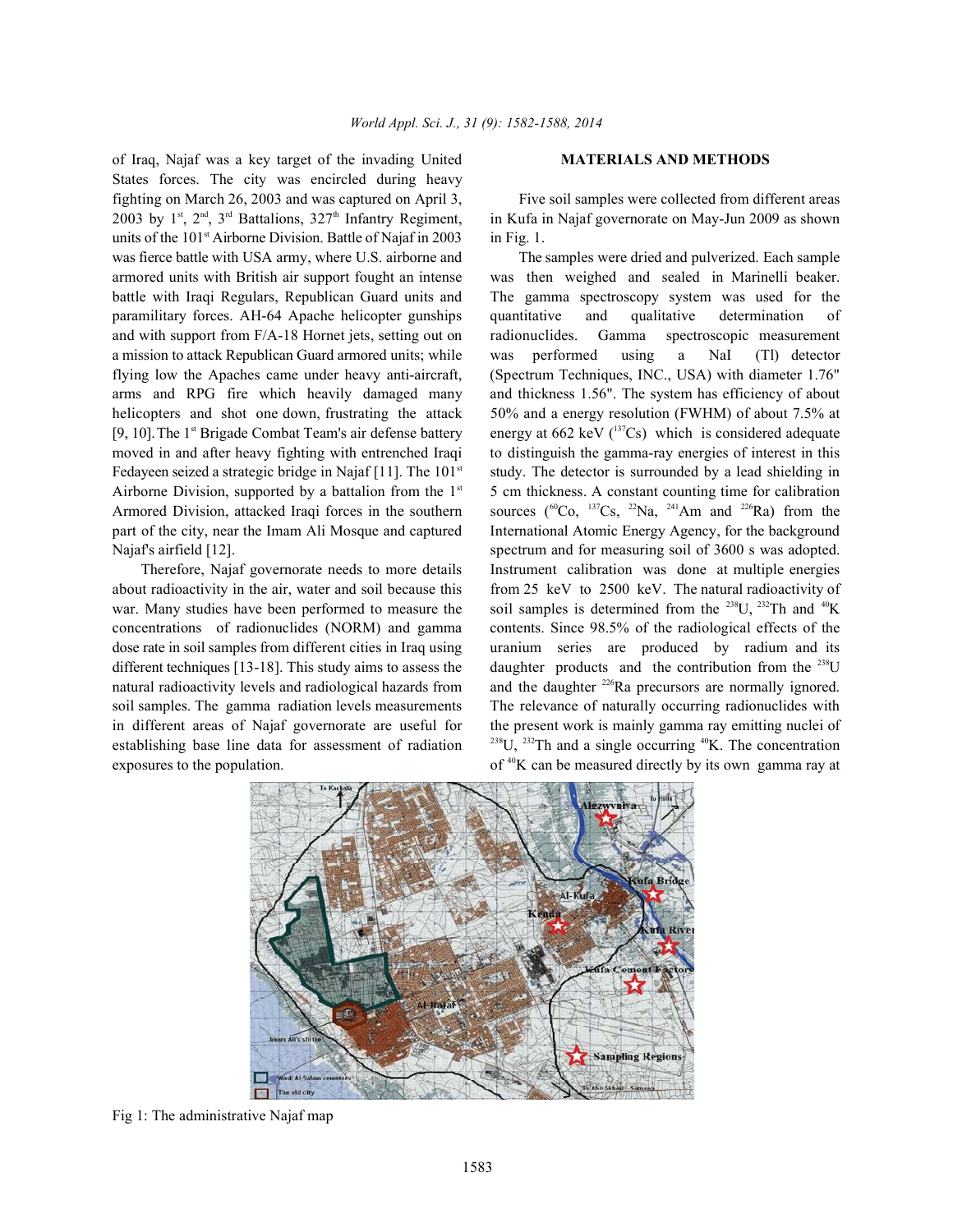| <sup>238</sup> U-series                    | Energy (kev) | Iγ    | $232$ Th-series                             | Energy (kev) | Iγ    |
|--------------------------------------------|--------------|-------|---------------------------------------------|--------------|-------|
| <sup>234</sup> Th T <sub>1/2</sub> =24.1 d | 63           | 0.039 | <sup>228</sup> Ac T <sub>1/2</sub> =6.15 h  | 338.32       | 0.113 |
| <sup>226</sup> Ra T <sub>1/2</sub> =1602 y | 186.20       | 0.035 |                                             | 463.01       | 0.044 |
| <sup>214</sup> Pb T <sub>1/2</sub> =26.8 m | 295.21       | 0.185 |                                             | 911.21       | 0.266 |
|                                            | 351.72       | 0.358 |                                             | 968.96       | 0.213 |
| <sup>214</sup> Bi T <sub>1/2</sub> =19.9 m | 609.31       | 0.448 | <sup>212</sup> Pb T <sub>1/2</sub> =10.64 h | 238.63       | 0.433 |
|                                            | 768.36       | 0.048 | <sup>212</sup> Bi T <sub>1/2</sub> =60.55 m | 727.33       | 0.065 |
|                                            | 934.06       | 0.030 |                                             |              |       |
|                                            | 1120.29      | 0.148 | <sup>208</sup> Ti T <sub>1/2</sub> =3.053 m | 583.19       | 0.487 |
|                                            | 1238.11      | 0.058 | 40 <sub>K</sub>                             | 1460.8       | 0.107 |
|                                            |              |       |                                             |              |       |

Table 1: The  $\gamma$ -transitions used to measure the activity concentrations of <sup>238</sup>U, <sup>232</sup>Th and <sup>40</sup>k.

based on the average activities of their decay products as shown in Table 1 [19, 20]. **Annual Outdoor Effective Dose Equivalent:** To estimate

Specific activity 
$$
(Bq \text{ kg}^{-1}) = \frac{Net \text{ Area} - B.G}{teP_{\gamma}M}
$$
, (1)

where Net Area= Net area under energy peak (count).

 $B.G =$  the number of counts for the background spectrum,  $\varepsilon$  = the absolute efficiency of the detector and **External Hazard Index (H<sub>ex</sub>):** Radiation exposure due to

**Radium Equivalent Activity (Ra<sub>eq</sub>):** The significance of  $226$ Ra,  $232$ Th and  $40$ K concentrations was defined in terms of radium equivalent activity in Bq  $kg^{-1}$ . Ra<sub>eq</sub> was

$$
Ra_{eq} = C_{Ra} + 1.43C_{Th} + 0.077C_{K}
$$
 (2)

where  $C_{\text{ra}}$ ,  $C_{\text{th}}$  and  $C_{\text{K}}$  are the activity concentrations of  $226$ Ra,  $232$ Th and  $40$ K in Bq kg<sup>-1</sup>, respectively. This equation is based on the estimate that  $1 \text{ Bq kg}^{-1}$  of for the radiation hazard to be negligible. <sup>226</sup>Ra, 0.7 Bq kg<sup>-1</sup> of <sup>232</sup>Th and 13 Bq kg<sup>-1</sup> of <sup>40</sup>K generate the same gamma-ray dose rate [23]. **RESULTS AND DISCUSSION**

The maximum value of  $Ra_{eq}$  must be less than  $370$  Bq kg<sup>-1</sup> for safe use as recommended by the Activity levels of U, Th and K of the various soil Organization for Economic Cooperation and samples were presented in Table 2. Development [24]. Soil<sup>238</sup>U, <sup>232</sup>Th and <sup>40</sup>K in the study area were found

 $0.042 \text{ nGy h}^{-1}$  for <sup>40</sup>K. Therefore, *D* can be calculated according to [1] using equation in Kufa Bridge. The world average concentrations are

1461 keV, while activity of <sup>238</sup>U and <sup>232</sup>Th were calculated 
$$
D_R(nGy h^{-1}) = 0.46 C_{Ra} + 0.62 C_{Th} + 0.042 C_K
$$
 (3)

The specific activity is defined as follows [21]: coefficient from absorbed dose rate in air to effective  $(0.2)$  are used [1]. The effective dose equivalent rate is the annual outdoor effective doses (ED), the conversion dose  $(0.7 \text{ Sv } \text{Gy}^{-1})$  and the outdoor occupancy factor calculated from equation [22]:

ED (mSv y<sup>-1</sup>)= 
$$
D_R x
$$
 8766 h y<sup>-1</sup>x 0.7 (Sv Gy<sup>-1</sup>) x 0.2 x 10<sup>-3</sup> (4)

 $M$  = the weight of the dried sample (kg).  $\frac{226}{R}$   $\frac{232}{R}$  and <sup>40</sup>K may be external. This hazard, defined **Radiological Hazard Index** and denoted by  $H_{\text{ex}}$  can be calculated using equation [22]: in terms of external or outdoor radiation hazard index

$$
H_{ex} = C_{Ra}/370 + C_{Th}/259 + C_{K}/4810 > 1
$$
 (5)

calculated from equation  $[22]$ : **Internal Hazard Index (H<sub>in</sub>):** Internal hazard index (H<sub>in</sub>) is given by equation [22]:

$$
H_{in} = C_{Ra}/185 + C_{Th}/259 + C_{K}/4810
$$
 (6)

 $H_{in}$  must be less than one for safe use of samples and

**Air-Absorbed Dose Rates:** The absorbed dose rates in Table 2, the higher  $^{238}$ U and  $^{232}$ Th concentrations in soil outdoor air  $(D_R)$ , at about 1 m above the ground surface samples are noted in site  $K_c$  in Kufa Cement Factory and were calculated. The conversion factors used to compute site  $K_R$  in Kufa River, respectively and the higher <sup>40</sup>K absorbed gamma-ray dose rate in air corresponds to concentration noted in site  $K<sub>E</sub>$  in Kenda, whereas the 0.46 nGy h<sup>-1</sup> for <sup>226</sup>Ra, 0.62 Gy h<sup>-1</sup> for <sup>232</sup>Th and lower <sup>238</sup>U, <sup>232</sup>Th concentrations are noted in site K<sub>E</sub> in to be 78 $\pm$ 18, 78 $\pm$ 20 and 286 $\pm$ 65 Bq kg<sup>-1</sup>, respectively. From  $^{40}$ K concentration noted in site  $K_B$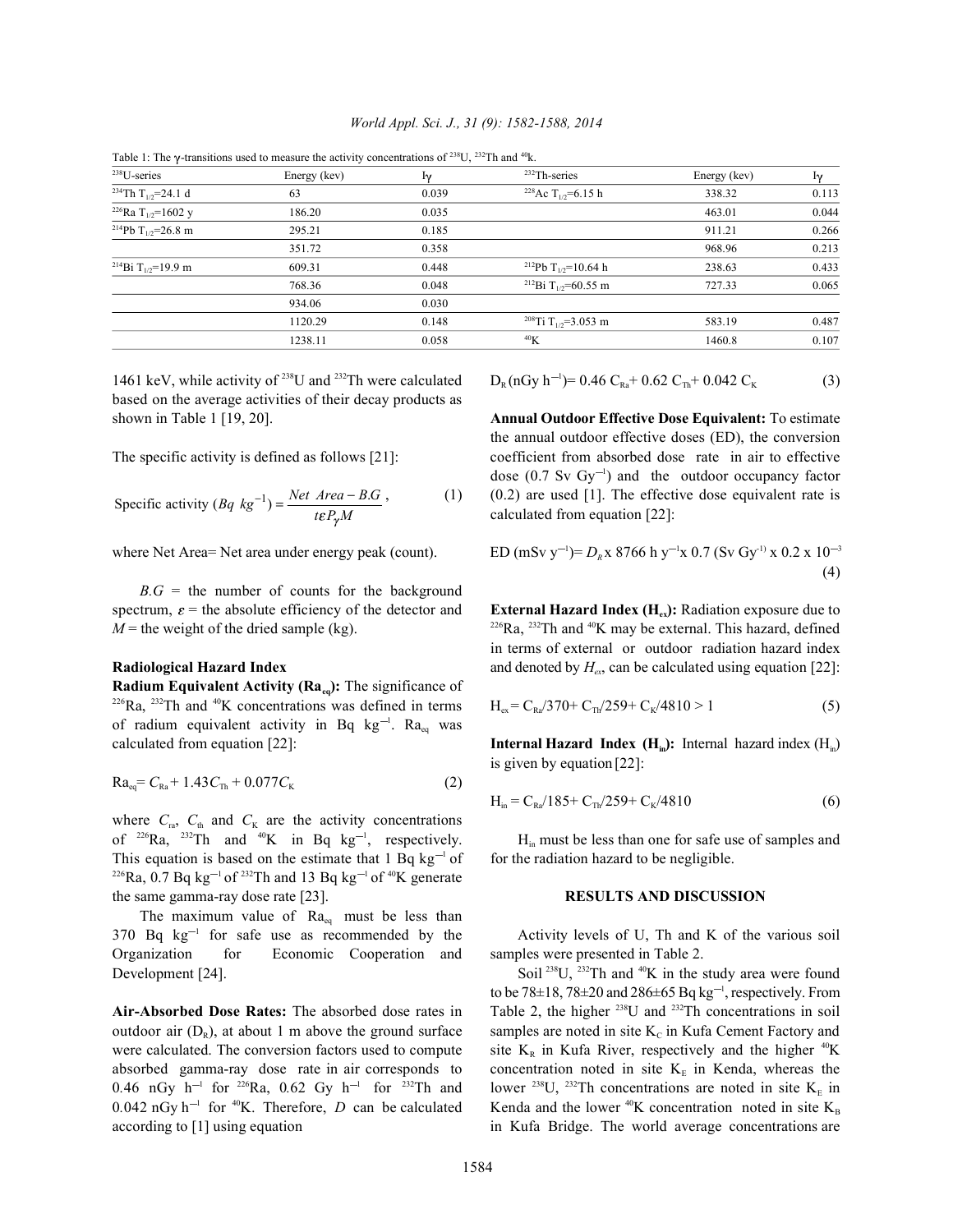# *World Appl. Sci. J., 31 (9): 1582-1588, 2014*

| Table 2. Average activity lever ( $\frac{1}{2}$ ( $\frac{1}{2}$ ) in the son samples |                     |              |              |                 |  |  |
|--------------------------------------------------------------------------------------|---------------------|--------------|--------------|-----------------|--|--|
| <b>SC</b>                                                                            | Site                | $238$ [ J    | 232Th        | 40 <sub>K</sub> |  |  |
| $K_c$                                                                                | Kufa Cement Factory | $102 \pm 17$ | 80±19        | $261 \pm 92$    |  |  |
| $K_{R}$                                                                              | Kufa River          | $80 \pm 18$  | $92 \pm 19$  | $288 + 56$      |  |  |
| $K_{B}$                                                                              | Kufa Bridge         | $81 \pm 17$  | $76 \pm 21$  | $243 \pm 61$    |  |  |
| $K_{E}$                                                                              | Kenda               | $55 \pm 15$  | $64\pm19$    | $369 \pm 50$    |  |  |
| $A_{L}$                                                                              | Algzwyniya          | $70 + 23$    | $78 + 22$    | $270 \pm 68$    |  |  |
| Avg.                                                                                 | $78 \pm 18$         | $78 + 20$    | $286 \pm 65$ |                 |  |  |

# Table 2: Average activity level  $(BaKg^{-1})$  in the soil samples

SC= Site code

### Table 3: Radiation hazard indices of soil samples

| Sc      | $Ra_{eq}(Bq kg^{-1})$ | $D_R$ (nGy h <sup>-1</sup> ) | $ED(mSv v^{-1})$ | $H_{\alpha x}$  | $H_{in}$        |
|---------|-----------------------|------------------------------|------------------|-----------------|-----------------|
| $K_{C}$ | 266                   | 121                          | 0.15             | 0.72            | 1.08            |
| $K_{R}$ | 283                   | 129                          | 0.16             | 0.76            | 1.11            |
| $K_B$   | 244                   | 111                          | 0.14             | 0.66            | 0.97            |
| $K_{E}$ | 213                   | 98                           | 0.12             | 0.58            | 0.83            |
| $A_{L}$ | 222                   | 102                          | 0.13             | 0.60            | 0.84            |
| Avg.    | $246 \pm 51$          | $112+24$                     | $0.14 \pm 0.03$  | $0.66 \pm 0.14$ | $0.97 \pm 0.19$ |

Table 4: Comparison of natural radioactivity levels in soil (Bq  $kg<sup>-1</sup>$ ) at different sites with those in other countries

|                        | 40 <sub>K</sub> |          | 238 <sub>L</sub> J |            | 232Th |           |
|------------------------|-----------------|----------|--------------------|------------|-------|-----------|
| Country                | Mean            | Range    | Mean               | Range      | Mean  | Range     |
| United States [1]      | 370             | 100-700  | 35                 | $4 - 140$  | 35    | $4 - 130$ |
| Armenia [1]            | 360             | 310-420  | 46                 | 20-78      | 30    | 29-60     |
| Bulgaria [1]           | 400             | 40-800   | 40                 | 8-190      | 30    | $7 - 160$ |
| Croatia <sup>[1]</sup> | 490             | 140-710  | 110                | 83-180     | 45    | 12-65     |
| India $[1]$            | 400             | 38-760   | 29                 | $7 - 81$   | 64    | 14-160    |
| Japan [1]              | 310             | 15-990   | 29                 | $2 - 59$   | 28    | $2 - 88$  |
| Greece [1]             | 360             | 12-1570  | 25                 | $1 - 240$  | 20    | $1-190$   |
| Portugal [1]           | 840             | 220-1230 | 49                 | 26-82      | 51    | 22-100    |
| Russia [1]             | 520             | 100-1400 | 19                 | $0 - 67$   | 30    | $2 - 79$  |
| Spain $[1]$            | 470             | 25-1650  | ---                | ---        | 33    | $2 - 210$ |
| Norway [1]             | ---             | 114-643  | ---                | 17-134     | ---   | 10-52     |
| France [26]            | ---             | 348-802  | ---                | 28-53      | ---   | 22-42     |
| Hungary [27]           | ---             | 176-567  | ---                | $0 - 1346$ | ---   | 15-41     |
| Argentina [28]         |                 | 568-817  |                    | ---        |       | 35-48     |
| Malaysia [29-33]       | 615             | 87-1827  | 133                | 2-799      | 133   | 6-667     |
| Iraq (Present Study)   | 286±65          | 243-369  | $78 + 18$          | 55-102     | 78±20 | 64-92     |

Table 5: Radiation Hazard indices of soil samples compared with the values reported from other countries

| Country              | $Ra_{eq}$ (Bq kg <sup>-1</sup> ) | $D_R$ (nGy $h^{-1}$ ) | $ED(mSv v^{-1})$ | $H_{\rm ex}$  | $H_{in}$      |
|----------------------|----------------------------------|-----------------------|------------------|---------------|---------------|
| Nigeria [34]         | 50-110                           | $23 - 52$             | $0.06 - 0.02$    | $0.29 - 0.14$ | $0.18 - 0.37$ |
| Serbia [35]          | $---$                            | 92-316                | $---$            | .             | $---$         |
| Jordan [36]          | 12-702                           | 45-71                 | $0.05 - 0.08$    | $0.87 - 4$    | ---           |
| Yemen $[37]$         | 191                              | 89                    | ---              | 0.52          | ---           |
| Bangladesh [38]      | 77-151                           | 74-35                 | ---              | $---$         | ---           |
| Egypt $[39]$         | 152                              | 82                    | ---              |               | ---           |
| Thailand [40]        | $---$                            | 81-90                 | $0.10 - 0.11$    | $---$         | $---$         |
| China $[41]$         | 230-676                          | 86-237                | $0.10 - 0.29$    | $0.60 - 1.80$ | .             |
| Malaysia [29-33]     | 127-1103                         | 125-496               | $0.07 - 0.60$    | $0.34 - 2.90$ | $0.48 - 4.01$ |
| Iraq (Present Study) | 213-283                          | 98-129                | $0.12 - 0.16$    | 0.58-0.76     | $0.83 - 1.11$ |

and 7 Bq kg<sup>-1</sup> to 50 Bq kg<sup>-1</sup> for <sup>232</sup>Th. The world average in Table 3, which are less than the 370 Bq kg concentration is 420 Bq  $kg^-$  for  $40K$  and the typical range

35 and 45 Bq kg<sup>-1</sup> for <sup>238</sup>U and <sup>232</sup>Th, respectively. is 100 Bq kg<sup>-1</sup> to 700 Bq kg<sup>-1</sup> for <sup>40</sup>K [1]. The average The typical ranges are 16 Bq kg<sup>-1</sup> to 116 Bq kg<sup>-1</sup> for <sup>238</sup>U value of Ra<sub>sa</sub> in the study area is 246±51 Bq kg<sup>-1</sup> as shown recommended maximum levels of radium equivalents  $1$  to 700  $\text{Da}$   $k\sigma^{-1}$  for  $40$  $_{eq}$  in the study area is 246±51 Bq kg<sup>-1</sup> in Table 3, which are less than the 370 Bq  $kg^{-1}$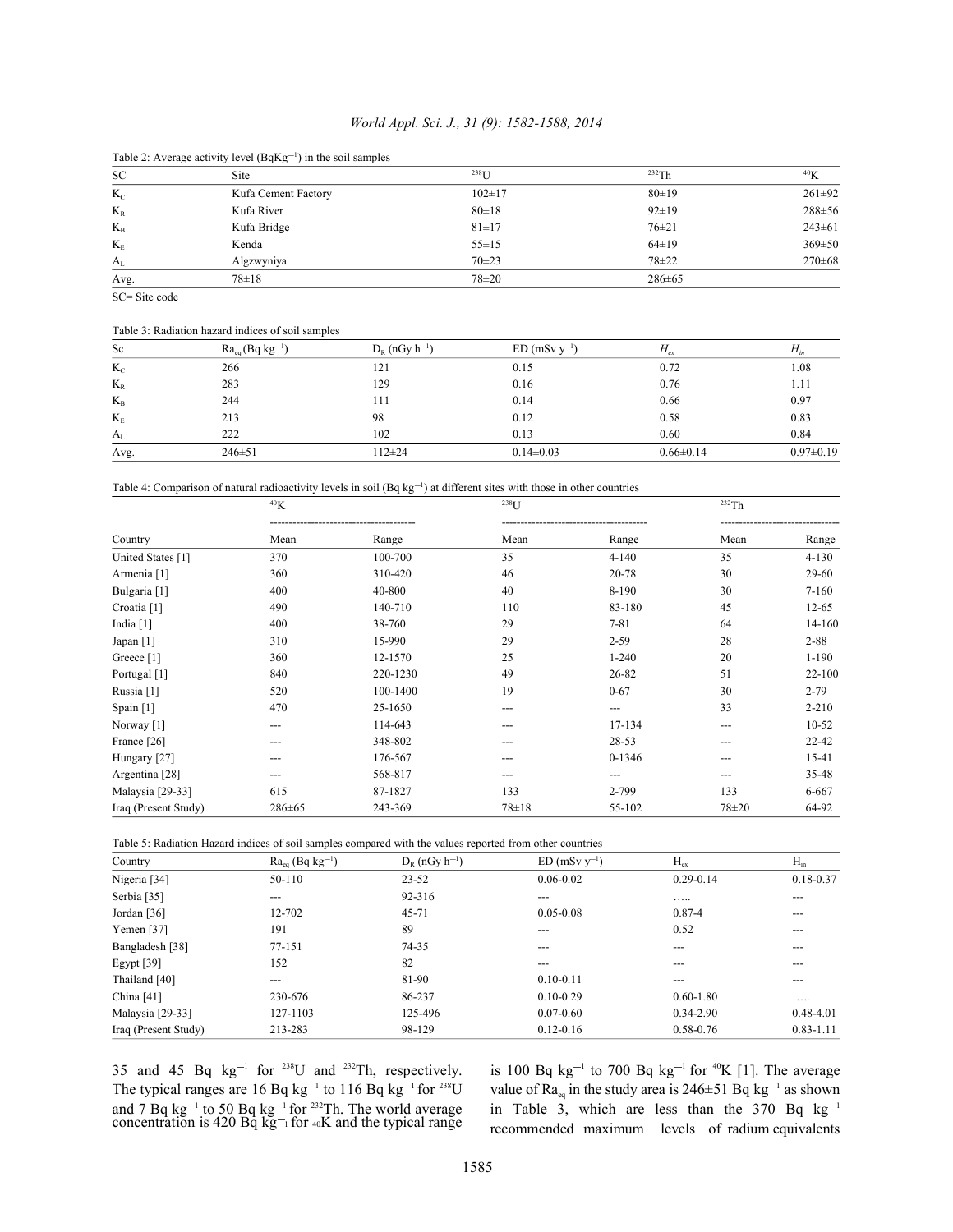agriculture and building materials. The average absorbed Health Physics Journal, 11: 1317-1324. dose rate is  $112\pm 24$  nGy h<sup>-1</sup> for soil samples. This value is 4. Selvasekarapandian, S., R. Svakumar, about two times higher than the world average dose rate N. Manikandan, V. Meenakshisundaram, of 55 nGy  $h^{-1}$  [1]. The outdoor annual effective doses M. Raghunath and V. Gajendran, 2000. Natural ranged from 0.12 mSv  $y^{-1}$  to 0.16 mSv  $y^{-1}$  with a mean radionuclide distribution in Gudalore, India. value of  $0.14\pm0.03$  mSv y<sup>-1</sup> in soil, while the worldwide Applied Radiation Isotopes Journal, 52: 299-306. average annual effective dose is 0.5 mSv  $y^{-1}$  and the 5. Yang, Y., X. Wu, Z. Jiang, W. Wang, J. Lu, J. Lin, W. results for individual countries being generally within Wang and Y. Hsia, 2005. Radioactivity the ranges from 0.3 mSv y<sup>-1</sup> to 0.6 mSv y<sup>-1</sup> [1]. The concentrations in soils of the Xiazhuang granite calculated external hazard values are between 0.58  $H_{ex}$  to area, China. Applied Radiation Isotopes Journal, 0.76 H<sub>ex</sub> (mean = 0.66 H<sub>ex</sub>). The value of H<sub>in</sub> ranged from 63: 255-259. 0.83 H<sub>in</sub> to 1.11 H<sub>in</sub> (mean = 0.97 H<sub>in</sub>) for soil samples. The 6. Subjender, A., N. Reddy and R. Venkata, 1995. values of H<sub>ex</sub> in sampling sites K<sub>c</sub> and K<sub>R</sub> are higher than Determination of Uranium, Thorium and unity, which may cause harm to people in this region. Potassium in rock and soil samples using

levels and radiation hazard indices in soils obtained in 7: 321-326. some world regions as well as this study. The activity 7. Marian, E., 2003. Modelling radioactivity in the levels of  $^{238}$ U,  $^{232}$ Th and  $^{40}$ K in the present study were environment, Elsevier Science Ltd, The Boulevard, within the activity range of radionuclides in other Langford Lane Kidlington, Oxford OX5 1GB, UK. listed regions. The values of  $Ra_{eq}$ ,  $D_{R}$ , ED,  $H_{ex}$  and  $H_{in}$  are 8. Eisenbud, M. and T. Gesell, 1997. Environmental also within the values reported in other listed regions. Radioactivity. Academic Press Inc., Orlando, FL,

for  $238$ U,  $232$ Th and  $40$ K in soil samples in the present study 2011. were within the activity values for other regions around 10. John Pike (24 March 2003). "Loss of Apache in Iraq<br>the world. The low concentrations of  $^{238}$ U,  $^{232}$ Th and  $^{40}$ K Is Evidence of Vulnerability of Copters measured in soil samples suggest their suitability for Globalsecurity.org. Retrieved 7 September 2010. use as building materials. The levels of natural 11. John Pike, 2010. "On Point - The United States Army radioactivity in the study areas were within normal values in Operation Iraqi Freedom". Globalsecurity.org.  $(H_{\alpha} \text{ and } H_{\alpha} < 1)$ , except those in Kufa Cement Factory and Retrieved 7 September 2010. Kufa River samples. The average absorbed dose 12. "The Battle for An Najaf" by James Dietz". rate calculated from the soil samples was 112 nGy  $h^{-1}$ . Valorstudios.com. Retrieved 7 September 2010. This value is about two times higher than the world 13. Almayahi, B., 2010. Exposure rate measurements of average dose rate of 55  $nGy$  h<sup>-1</sup>. the natural background radiation in some Najaf

### **ACKNOWLEDGMENT** 15(4): 1-8.

College of Science of the University of Kufa. analysis of the spectrums gamma in Najaf city.

- on The Effect of Atomic Radiation, Sources and Babylon University, 5: 3. Biological Effects of Ionizing Radiation. United 16. Almayahi, B., M. Alnafehi and M. Shnayn, 2007.
- Oxford, Elsevier, UK. Kerbala University, 6(4): 17-21.
- in soil [24]. Therefore, the soil is suitable for use for 3. Schulz, K. Soil chemistry of radionuclides, 1965.
	-
	-
	- Tables 4 and 5 summarize the natural radioactivity low-energy gamma ray spectrometry. Terra Nova.,
		-
		- USA, pp: 656.
	- **CONCLUSIONS** 9. Iraq is Bash Choppers One U.S. copter downed, It is concluded that the activity concentrations (New York). 25 March 2003. Retrieved 29 October crew captured by Saddam's guards". Daily News
		- Is Evidence of Vulnerability of Copters to".
		-
		-
		- regions. Journal of Al-Qadisiyah for Pure Science,
	- The authors acknowledge the financial support of the Calculating radiation dose of radon using technical 14. Almayahi, B., D. Aljoher and M. Alnafehi, 2009. Journal of Babylon University, 17: 4.
- **REFERENCES** 15. Almayahi, B., 2008. Exposure rate measurements 1. UNSCEAR, UNITED Nations Scientific Committee of science & agriculture- Kufa university. Journal of of the natural background radiation in the colleges
- Nations, 2000, New York. Determination of radioisotopes in soil samples 2. Froehlich, K., 2010. Radioactivity in the Environment, using NaI (Tl) scintillation detector. Journal of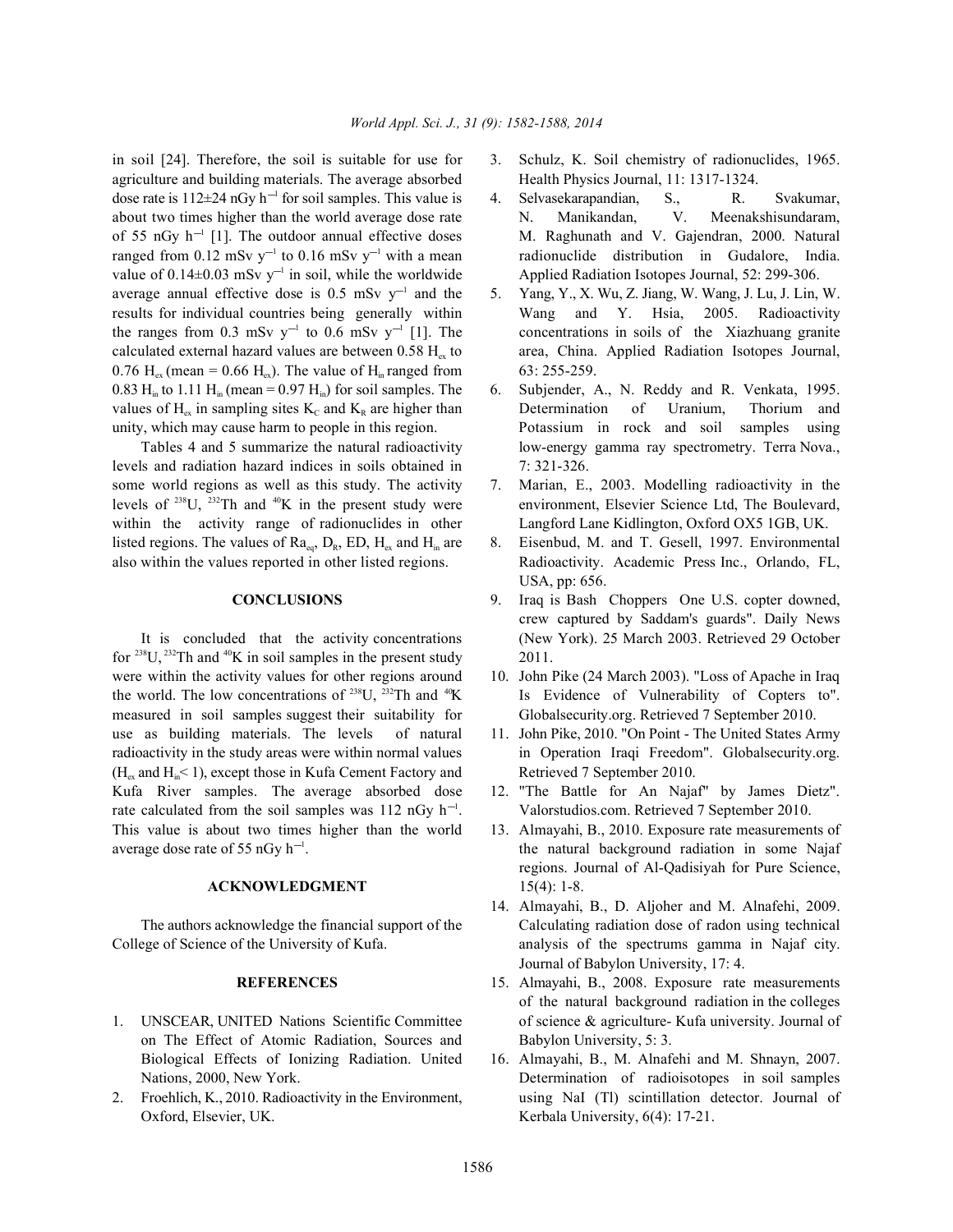- 17. Almayahi, B.A., 2008. Measurement of radioactivity 29. Almayahi, B., A. Tajuddin and M. Jaafar, 2012. of surface water and sediments by gamma rays spectra in some of Hilla regions, The Journal of Basrah Researches (Sciences), 34(2B): 1-6.
- 18. Almayahi, B.A., 2008. A use of gamma ray spectroscopy analysis technique to measure the radioactivity for samples of underground water, Journal of Kerbala University., 6(1): 58-66.
- 19. ICRP, 1983. International Commission on Radiological Protection. Radionuclide transformations: energy and intensity of emissions. ICRP publication 38. Ann. ICRP, pp: 11-13.
- 20. Mashra, U. and S. Sadarivan, 1971. Gamma spectroscopic measurements of soil radioactivity. Applied Radiation Isotopes Journal, 22: 256-262.
- 21. IAEA, 1989. International Atomic Energy Agency, Measurement of Radionuclides in Food and Environmental Samples. Technical Report Series, pp: 295, Vienna, Austria.
- 22. Beretka, J. and J. Matthew, 1985. Natural radioactivity of Australian building materials, industrial wastes and by products. Health Physics Journal, 48: 87-95.
- 23. Malanca, A., V. Pessina, G. Dallara, 1993. Radionuclide content of building materials and gamma-ray dose rates in dwellings of Rio-Grande Do-Norte Brazil. Radiation Protection Dosimetry Journal, 48: 199-203.
- 24. OECD, 1979. Exposure to radiation from the natural radioactivity in building materials. Report by a Group of Experts of the OECD. Nuclear Energy Agency, Paris, France.
- 25. Dowdall, M., S. Gerland and B. Lind, 2003. Gamma-emitting natural and anthropogenic radionuclides in the terrestrial environment of Kongsfjord, Svalbard. Science of the Total Environment Journal, 305: 229-240.
- 26. Perrin, J., F. Carrier and L. Guillot, 2006. Determination of the vertical distribution of radioelements (K, U, Th, Cs) in soils from portable HP-Ge spectrometer measurements: A tool for soil erosion studies. Applied Radiation and Isotopes Journal, 64: 830-843.
- 27. Papp, Z., Z. Dezso and S. Daroczy, 2002. Signifigcant radioactive contamination of soil around a coal-fired thermal power plant. Environmental Radioactivity Journal, 59: 191-205.
- 28. Montes, M., R. Mercader, M. Taylor, J. Runco and J. Desimoni, 2012. Assessment of natural radioactivity levels and their relationship with soil characteristics in undisturbed soils of the northeast of Buenos Aires province, Argentina. Environmental Radioactivity Journal, 105: 30-39.
- Effect of the natural radioactivity concentrations and  $^{226}Ra/^{238}U$  disequilibrium on cancer diseases in Penang, Malaysia. Radiation Physics Chemistry Journal, 81: 1547-1558.
- 30. Almayahi, B., A. Tajuddin and M. Jaafar, 2012. Radiation hazard indices of soil and water samples in Northern Malaysian Peninsula. Applied Radiation Isotopes Journal, 70: 2652-2660.
- 31. Almayahi, B.A., A.A. Tajuddin and M.S. Jaafar, 2012. <sup>210</sup>Pb, <sup>235</sup>U, <sup>137</sup>Cs, <sup>40</sup>K and <sup>222</sup>Rn concentrations in soil samples after 2010 Thai and Malaysian floods. Advan. Biomed. Engin, 6: 593-598.
- 32. Almayahi, B.A., A.A. Tajuddin and M.S. Jaafar, 2014. Measurements of natural radionuclides in human teeth and animal bones as markers of radiation exposure from soil in the Northern Malaysian Peninsula, Radiation Physics and Chemistry, 97: 56-67.
- 33. Almayahi, B.A., A.A. Tajuddin and M.S. Jaafar, 2012.  $^{238}$ U,  $^{232}$ Th and  $^{40}$ K concentrations evaluation for soil and water samples in northern malaysian peninsular. International Conference on Environmental Research and Technology (ICERT 2012), pp: 1-6.
- 34. Agbalagba, E. and R. Onoja, 2011. Evaluation of natural radioactivity in soil, sediment and water samples of Niger Delta (Biseni) flood plain lakes, Nigeria. Environmental Radioactivity Journal, 102: 667-671.
- 35. Unic, S., K. Kozakb, G. Ciotoli, C. Ramola, E. Kochowska, P. Ujic, I. Celikovic, J. Mazur, M. Janik, A. Demajo, A. Birovljev, F. Bochicchio, V. Yarmoshenko, D. Kryeziuh and P. Olko, 2007. A campaign of discrete radon concentration measurements in soil of Niška Banja town, Serbia. Radiation Measurements Journal, 42: 1696-1702.
- 36. Al-Kharouf, S., I. Al-Hamarneh and M. Dababneh, 2008. Natural radioactivity, dose assessment and uranium uptake by agricultural crops at Khan Al-Zabeeb, Jordan. Environmental Radioactivity Journal, 99: 1192-1199.
- 37. Abd El-Mageed, I., H. El-Kamel, A. Abbady, S. Harb, M. Youssef and I. Saleh, 2011. Assessment of natural and anthropogenic radioactivity levels in rocks and soils in the environments of Juban town in Yemen. Radiation Physics and Chemistry Journal, 80: 710-715.
- 38. Alam, N., I. Chowdhury, M. Kamal, S. Ghose, N. Islam, N. Mustafa, H. Miah and M. Ansary, 1999. The  $226$ Ra,  $232$ Th and  $40$ K activities in beach sand minerals and beach soils of cox's bazar, Bangladesh. Environmental Radioactivity Journal, 46: 243-250.